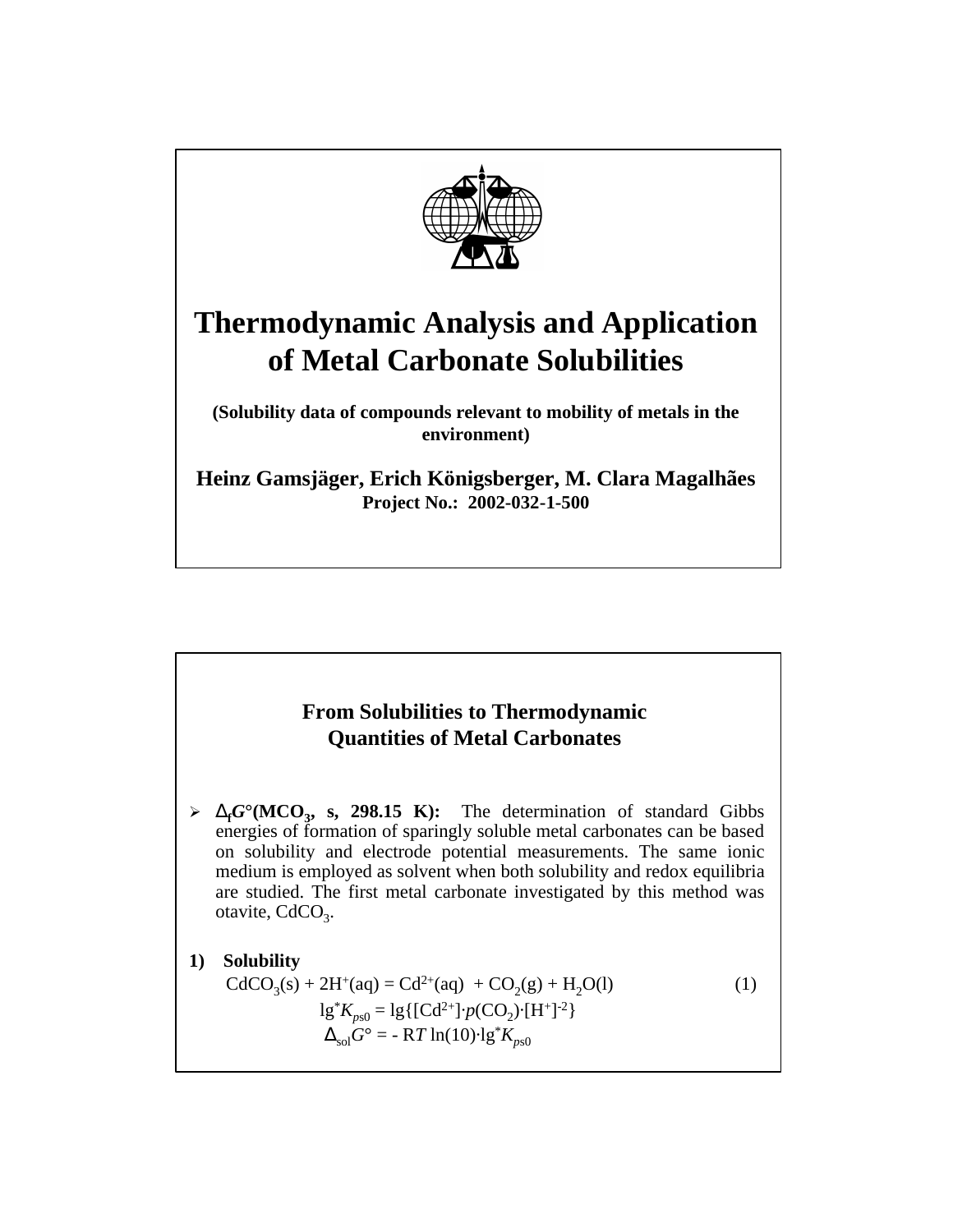| 2) | <b>Electrode Potential</b>                                                                                                                            |     |
|----|-------------------------------------------------------------------------------------------------------------------------------------------------------|-----|
|    | $Cd^{2+}(aq) + H_2(g) + (sat) Hg(l) = Cd(Hg)_{\text{cat}} + 2H^+(aq)$                                                                                 | (2) |
|    | $E^{\circ}(\text{Cd}^{2+} \text{Cd(Hg)}_{\text{sat}}) = \{RT \ln(10) / 2F\} \lg\{[H^+]^2 \cdot [Cd^{2+}]^{-1}\}$                                      |     |
|    | $Cd (cr) + (sat) Hg(l) = Cd (Hg)_{sat}$                                                                                                               | (3) |
|    | $\Delta_f G^{\circ}$ (Cd(Hg) <sub>sat</sub> ) = 2F·E <sup>o</sup> (Cd   Cd(Hg) <sub>sat</sub> )                                                       |     |
|    | $Cd^{2+}(aq) + H_2(g) = Cd (cr) + 2H^+(aq)$                                                                                                           | (4) |
|    | $\Delta_{f}G^{\circ}$ (Cd <sup>2+</sup> ) = 2F·{ $E^{\circ}$ (Cd <sup>2+</sup>   Cd(Hg) <sub>sat</sub> ) - $E^{\circ}$ (Cd   Cd(Hg) <sub>sat</sub> )} |     |

When equilibria of Reactions (1) and (2) are studied in the same ionic medium the standard Gibbs energy of the metal carbonate formation becomes accessible without any non-thermodynamic assumptions.

$$
Cd (cr) + C (gr) + 1.5 O2(g) = CdCO3(cr)
$$
\n
$$
\Delta_f G^{\circ} (CdCO_3) = \Delta_f G^{\circ} (Cd^{2+}) + \Delta_f G^{\circ} (CO_2) + \Delta_f G^{\circ} (H_2 O) - \Delta_{sol} G^{\circ}
$$
\n(5)

Measurements of  $\Delta_f G^{\circ}(\text{Cd}^{2+})$  and  $\Delta_{sol} G^{\circ}(\text{CdCO}_3)$ , re-evaluated by the SIT model, resulted in Table 1 and the following mean value  $(\pm 2\sigma)$ :

| Table 1: Standard Gibbs energies of formation, eqs. $(4, 5)$ , and reaction, eq. $(1)$ , at $25^{\circ}$ C |                                                                         |                                                    |                                                                        |  |  |
|------------------------------------------------------------------------------------------------------------|-------------------------------------------------------------------------|----------------------------------------------------|------------------------------------------------------------------------|--|--|
| $I/\text{mol·kg-1}$                                                                                        | $\Delta_{\epsilon}G^{\circ}$ (Cd <sup>2+</sup> ) / kJ·mol <sup>-1</sup> | $-\Delta_{\rm col} G^{\circ}/\rm kJ\cdot mol^{-1}$ | $\Delta_{\rm f} G^{\circ}$ (CdCO <sub>3</sub> ) / kJ·mol <sup>-1</sup> |  |  |
| 0.0000                                                                                                     | $-77.75$                                                                | 34.97                                              | $-674.29$                                                              |  |  |
| 1.0515                                                                                                     | $-79.38$                                                                | 36.72                                              | $-674.17$                                                              |  |  |
| 3.5034                                                                                                     | $-79.25$                                                                | 36.39                                              | $-674.38$                                                              |  |  |
| 2.2124                                                                                                     | $-78.93$                                                                | 35.82                                              | $-674.62$                                                              |  |  |
|                                                                                                            |                                                                         |                                                    |                                                                        |  |  |

#### $\Delta_f G^{\circ}(\text{CdCO}_3) = - (674.4 \pm 0.5) \text{ kJ·mol·1}$

 $\triangleright$  ∆<sub>f</sub>*H*<sup>°</sup>(MCO<sub>3</sub>, s, 298.15 K): The solubility of otavite, CdCO<sub>3</sub>, is almost independent of temperature. The SIT analysis of  $(I, \lg^*K_{ps0})$  data at 25°C (see Figure 1) results in  $lg^*K_{ps0}(CdCO_3, 25^{\circ}C, I = 1.0 \text{ mol} \cdot \text{kg}^{-1} \text{ NaClO}_4) = 6.45 \pm 0.05.$ 

A least squares analysis of  $(T, lg^*K_{ps0})$  data at  $I = 1.0$  mol·kg<sup>-1</sup> NaClO<sub>4</sub> leads to

 $lg^*K_{pso}(CdCO_{3,} 25 - 75^{\circ}C, I = 1.0 \text{ mol·kg-1 NaClO}_4) = 6.39 \pm 0.14.$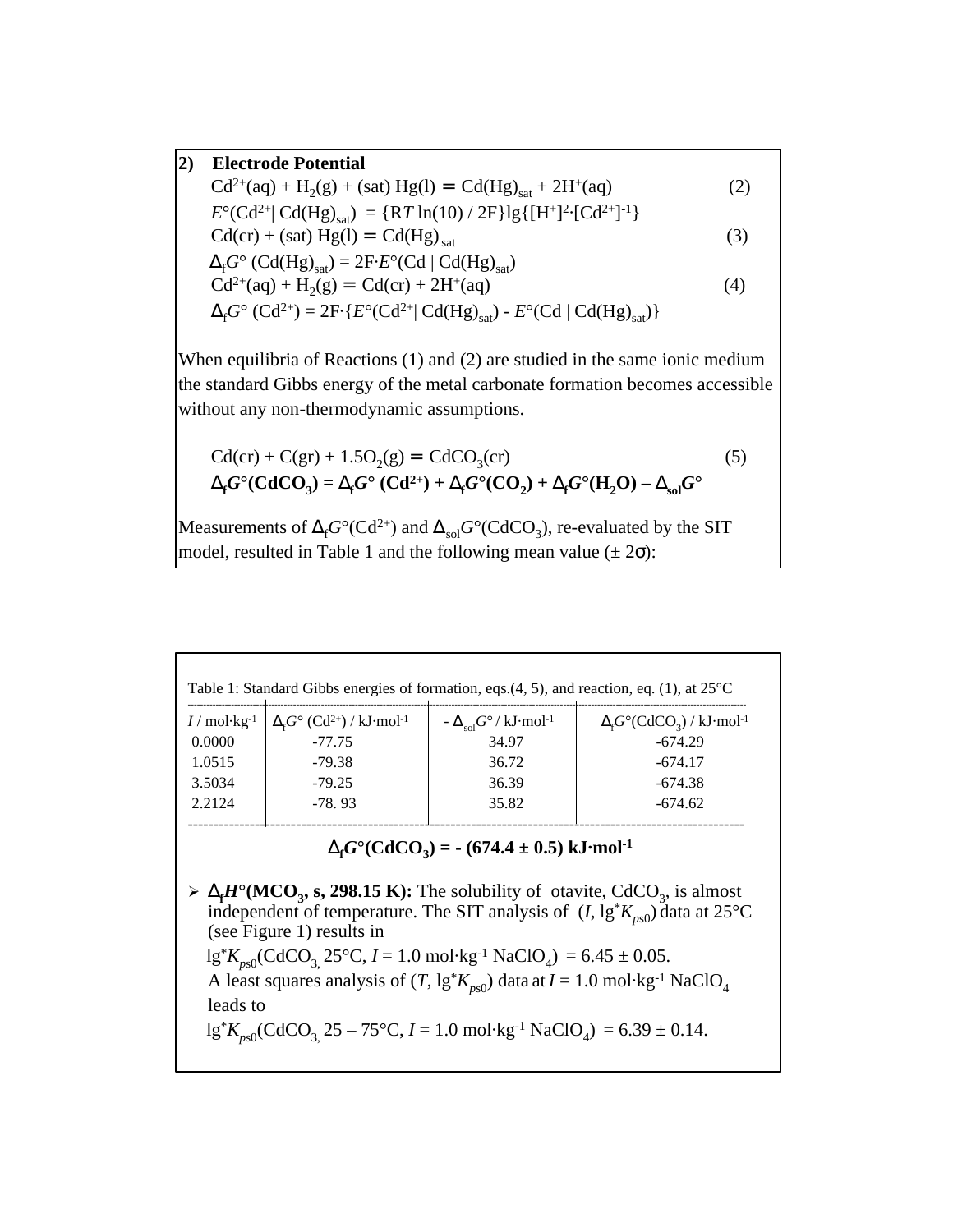

$$
\Delta_{sol}H^{\circ}
$$
 vanishes within the experimental uncertainty.  
\n
$$
\Delta_{sol}H^{\circ} = -R \cdot ln(10) \cdot \delta(lg^*K_{ps0}) / \delta(1/T)
$$
\n
$$
= (0.0 \pm 5.6) \text{ kJ} \cdot mol^{-1}
$$
\n
$$
\Delta_{f}H^{\circ}(\text{CdCO}_{3}) = \Delta_{f}H^{\circ}(\text{Cd}^{2+}) + \Delta_{f}H^{\circ}(\text{CO}_{2}) + \Delta_{f}H^{\circ}(\text{H}_{2}\text{O}) - \Delta_{sol}H^{\circ}
$$
\n
$$
\Delta_{f}H^{\circ}(\text{CdCO}_{3}) = -(755.3 \pm 5.6) \text{ kJ} \cdot mol^{-1}
$$
\n
$$
\geq S^{\circ}(\text{MCO}_{3}, \text{s}, 298.15 \text{ K}):
$$
 The standard entropy of CdCO<sub>3</sub> can also be estimated from this information. With CODATA values for  $S^{\circ}$  (Cd<sup>2+</sup>),  $S^{\circ}$  (CO<sub>2</sub>) and  $S^{\circ}$  (H<sub>2</sub>O) one obtains  
\n
$$
S^{\circ}(\text{CdCO}_{3}) = S^{\circ}(\text{Cd}^{2+}) + S^{\circ}(\text{CO}_{2}) + S^{\circ}(\text{H}_{2}\text{O}) - \Delta_{sol}S^{\circ}
$$
\n
$$
= (93 \pm 18) \text{ J} \cdot mol^{-1} \cdot \text{K}^{-1}
$$
\n
$$
\text{Low-temperature heat capacity data result in a more precise value}
$$
\n
$$
S^{\circ}(\text{CdCO}_{3}) = (103.9 \pm 0.2) \text{ J} \cdot mol^{-1} \cdot \text{K}^{-1} \left[ 96 \text{ARC} \right]
$$
\n
$$
\geq \text{Recommended set of thermodynamic quantities:}
$$
\n
$$
\Delta_{f}G^{\circ}(\text{CdCO}_{3}) = -(674.4 \pm 0.5) \text{ kJ} \cdot mol^{-1}
$$
\n
$$
\Delta_{f}H^{\circ}(\text{CdCO}_{3}) = -(752.3 \pm 0.5) \text{ kJ} \cdot mol^{-1}
$$
\n
$$
S^{\circ}(\text{CdCO}_{3}) = (103.9 \pm 0.2) \text{ J} \
$$